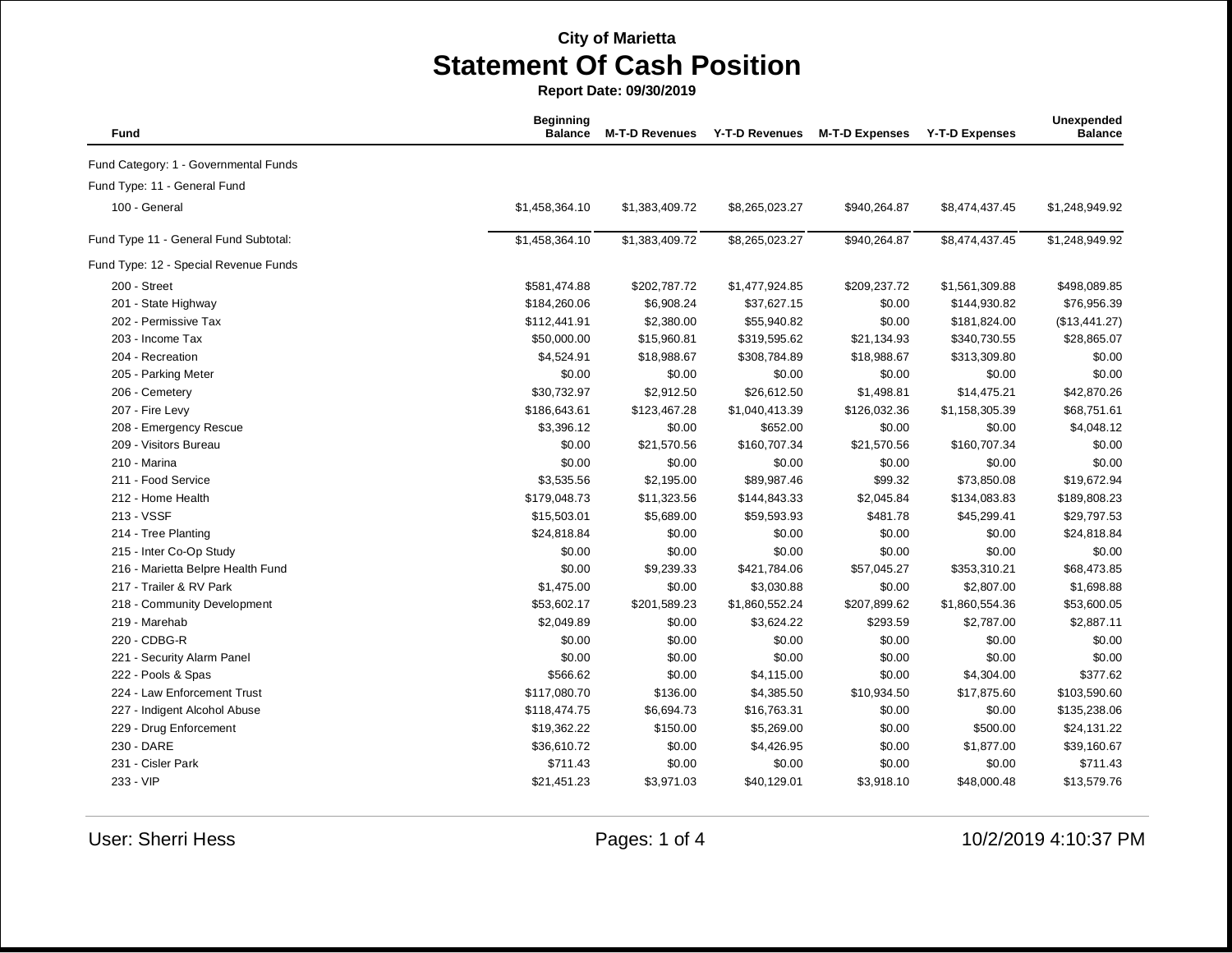|                                                | <b>Beginning</b> |                       |                       |                       |                       | Unexpended<br><b>Balance</b> |
|------------------------------------------------|------------------|-----------------------|-----------------------|-----------------------|-----------------------|------------------------------|
| <b>Fund</b>                                    | <b>Balance</b>   | <b>M-T-D Revenues</b> | <b>Y-T-D Revenues</b> | <b>M-T-D Expenses</b> | <b>Y-T-D Expenses</b> |                              |
| 236 - FEMA                                     | \$0.00           | \$0.00                | \$72,726.47           | \$72,726.47           | \$72,726.47           | \$0.00                       |
| 239 - Court Computer                           | \$165,393.64     | \$3,686.21            | \$154,956.64          | \$2,408.00            | \$47,018.68           | \$273,331.60                 |
| 240 - Court Capital                            | \$298,085.08     | \$15,223.00           | \$153,264.19          | \$375.00              | \$56,225.86           | \$395,123.41                 |
| 241 - Utility Line Relocation                  | \$7,571.24       | \$0.00                | \$0.00                | \$0.00                | \$0.00                | \$7,571.24                   |
| 243 - Domestic Violence                        | \$21,773.59      | \$13,042.13           | \$31,037.31           | \$3,951.80            | \$31,997.23           | \$20,813.67                  |
| 246 - Traffic Signals                          | \$0.00           | \$0.00                | \$0.00                | \$0.00                | \$0.00                | \$0.00                       |
| 249 - Community Corrections                    | \$4,203.80       | \$0.00                | \$148,438.50          | \$15,870.06           | \$151,011.80          | \$1,630.50                   |
| 250 - Marietta Harbor                          | \$737.95         | \$0.00                | \$0.00                | \$0.00                | \$0.00                | \$737.95                     |
| 256 - Lazy River                               | \$0.00           | \$0.00                | \$0.00                | \$0.00                | \$0.00                | \$0.00                       |
| 257 - Gutberlet Armory                         | \$0.00           | \$0.00                | \$0.00                | \$0.00                | \$0.00                | \$0.00                       |
| 258 - Police Training                          | \$23,004.89      | \$0.00                | \$0.00                | \$0.00                | \$0.00                | \$23,004.89                  |
| 259 - Home Sewage                              | \$0.00           | \$0.00                | \$0.00                | \$0.00                | \$0.00                | \$0.00                       |
| 260 - Utility Conservation                     | \$9,882.10       | \$0.00                | \$0.00                | \$0.00                | \$0.00                | \$9,882.10                   |
| 261 - Employee Payroll Reserve                 | \$0.00           | \$0.00                | \$0.00                | \$0.00                | \$0.00                | \$0.00                       |
| 262 - Local Indigent Drivers                   | \$61,863.28      | \$1,411.20            | \$11,016.83           | \$0.00                | \$0.00                | \$72,880.11                  |
| 263 - Recovery-JAG                             | \$0.00           | \$0.00                | \$0.00                | \$0.00                | \$0.00                | \$0.00                       |
| 264 - Neighborhood Stabilization               | \$0.00           | \$0.00                | \$0.00                | \$0.00                | \$0.00                | \$0.00                       |
| 265 - Court Security Fund                      | \$919.00         | \$1,138.00            | \$10,174.00           | \$0.00                | \$0.00                | \$11,093.00                  |
| 266 - Court Probation Services                 | \$47,833.89      | \$17,532.00           | \$153,546.85          | \$12,955.90           | \$138,008.16          | \$63,372.58                  |
| 267 - Court Prob Impr & Incentive              | \$133,109.58     | \$0.00                | \$69,731.50           | \$17,991.19           | \$159,437.38          | \$43,403.70                  |
| 268 - Integrated Case Mgt Fund                 | \$0.00           | \$0.00                | \$0.00                | \$0.00                | \$0.00                | \$0.00                       |
| 269 - Parking Lot Fund                         | \$226,868.22     | \$4,139.40            | \$58,663.40           | \$1,280.38            | \$12,969.85           | \$272,561.77                 |
| 270 - Mtta Comm Center at The Armory           | \$13,477.48      | \$600.00              | \$26,722.47           | \$1,362.90            | \$27,624.14           | \$12,575.81                  |
| 271 - Gold Star Park Fund                      | \$8,403.51       | \$0.00                | \$3,012.00            | \$0.00                | \$5,414.47            | \$6,001.04                   |
| 272 - Start Westward Monument Fund             | \$0.00           | \$0.00                | \$0.00                | \$0.00                | \$0.00                | \$0.00                       |
| Fund Type 12 - Special Revenue Funds Subtotal: | \$2,770,892.58   | \$692,735.60          | \$6,980,053.61        | \$810,102.77          | \$7,123,276.00        | \$2,627,670.19               |
| Fund Type: 13 - Debt Service Funds             |                  |                       |                       |                       |                       |                              |
| 300 - Bond & Note                              | \$89,951.73      | \$15,360.00           | \$55,150.80           | \$0.00                | \$38,805.00           | \$106,297.53                 |
| Fund Type 13 - Debt Service Funds Subtotal:    | \$89,951.73      | \$15,360.00           | \$55,150.80           | \$0.00                | \$38,805.00           | \$106,297.53                 |
| Fund Type: 14 - Capitol Project Funds          |                  |                       |                       |                       |                       |                              |
| 400 - Capital Improvement                      | \$678,270.90     | \$41,073.40           | \$4,182,430.64        | \$104,795.92          | \$4,452,728.55        | \$407,972.99                 |
| 406 - Water Construction                       | \$0.00           | \$0.00                | \$0.00                | \$0.00                | \$0.00                | \$0.00                       |
| 410 - Bike Path                                | \$0.00           | \$0.00                | \$0.00                | \$0.00                | \$0.00                | \$0.00                       |
| 415 - Access Road                              | \$3,639.00       | \$0.00                | \$0.00                | \$0.00                | \$0.00                | \$3,639.00                   |
|                                                |                  |                       |                       |                       |                       |                              |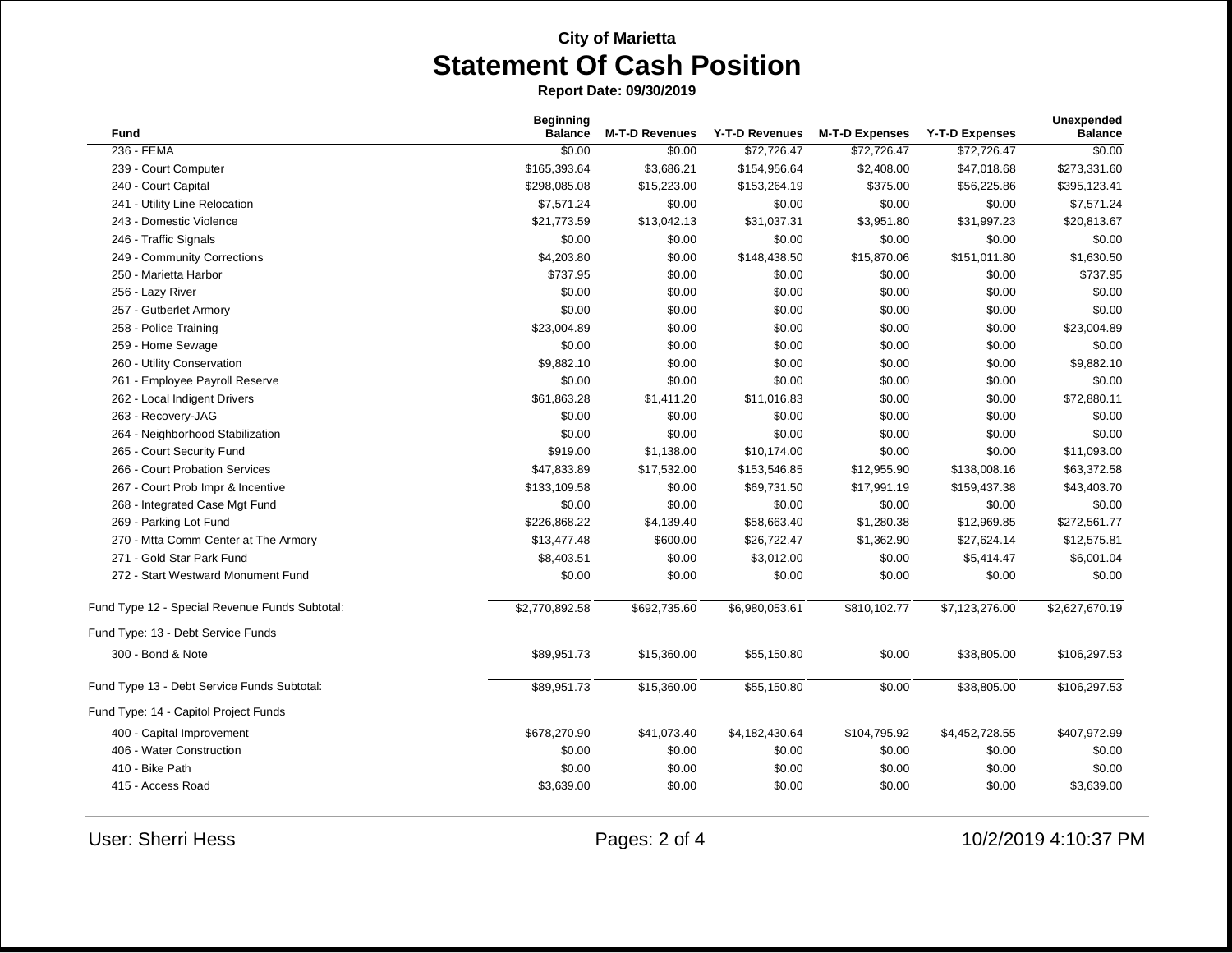| Fund                                            | <b>Beginning</b><br><b>Balance</b> | <b>M-T-D Revenues</b> | Y-T-D Revenues  | <b>M-T-D Expenses</b> | <b>Y-T-D Expenses</b> | Unexpended<br><b>Balance</b> |
|-------------------------------------------------|------------------------------------|-----------------------|-----------------|-----------------------|-----------------------|------------------------------|
| 416 - St Rt 7 TIF                               | \$0.00                             | \$0.00                | \$0.00          | \$0.00                | \$0.00                | \$0.00                       |
| 418 - WW Facilities Up-Grade                    | \$381,648.75                       | \$41,302.24           | \$186,914.04    | \$57,604.16           | \$203,289.66          | \$365,273.13                 |
| 419 - Aquatic Center                            | \$0.00                             | \$0.00                | \$0.00          | \$0.00                | \$0.00                | \$0.00                       |
| 420 - Armory Community Foundation               | \$0.00                             | \$0.00                | \$39,399.47     | \$0.00                | \$39,399.47           | \$0.00                       |
| 421 - 1st Colony TIF                            | \$0.00                             | \$31,427.81           | \$112,364.96    | \$31,427.81           | \$112,364.96          | \$0.00                       |
| 429 - Armory Cultural Facilities Gym            | \$4,354.09                         | \$205.92              | \$80,152.22     | (\$670.19)            | \$84,506.31           | \$0.00                       |
| 430 - Fire Income Tax Fund .10                  | \$0.00                             | \$40,709.99           | \$409,344.54    | \$0.00                | \$23,172.69           | \$386,171.85                 |
| 431 - Street Income Tax Fund .05                | \$0.00                             | \$20,355.00           | \$204,672.28    | \$0.00                | \$113,798.00          | \$90,874.28                  |
| Fund Type 14 - Capitol Project Funds Subtotal:  | \$1,067,912.74                     | \$175,074.36          | \$5,215,278.15  | \$193,157.70          | \$5,029,259.64        | \$1,253,931.25               |
| Fund Category 1 - Governmental Funds Subtotal:  | \$5,387,121.15                     | \$2,266,579.68        | \$20,515,505.83 | \$1,943,525.34        | \$20,665,778.09       | \$5,236,848.89               |
| Fund Category: 2 - Proprietary Funds            |                                    |                       |                 |                       |                       |                              |
| Fund Type: 21 - Enterprise Funds                |                                    |                       |                 |                       |                       |                              |
| 500 - Water                                     | \$2,970,248.36                     | \$436,797.81          | \$3,365,710.44  | \$249,640.05          | \$2,424,181.21        | \$3,911,777.59               |
| 501 - Sewer                                     | \$4,496,269.86                     | \$442,702.20          | \$3,774,853.98  | \$272,117.56          | \$3,076,309.80        | \$5,194,814.04               |
| 502 - Water Deposit Guarantee                   | \$108,979.88                       | \$0.00                | \$0.00          | \$0.00                | \$0.00                | \$108,979.88                 |
| 503 - Sanitary Sewer Surplus                    | \$0.00                             | \$0.00                | \$0.00          | \$0.00                | \$0.00                | \$0.00                       |
| 504 - Sewer Replacement                         | \$715,714.28                       | \$0.00                | \$0.00          | \$0.00                | \$0.00                | \$715,714.28                 |
| 505 - Water Replacement                         | \$250,000.00                       | \$0.00                | \$0.00          | \$0.00                | \$0.00                | \$250,000.00                 |
| 506 - Utility Reserve                           | \$0.00                             | \$0.00                | \$0.00          | \$0.00                | \$0.00                | \$0.00                       |
| Fund Type 21 - Enterprise Funds Subtotal:       | \$8,541,212.38                     | \$879,500.01          | \$7,140,564.42  | \$521,757.61          | \$5,500,491.01        | \$10,181,285.79              |
| Fund Category 2 - Proprietary Funds Subtotal:   | \$8,541,212.38                     | \$879,500.01          | \$7,140,564.42  | \$521,757.61          | \$5,500,491.01        | \$10,181,285.79              |
| Fund Category: 3 - Fiduciary Funds              |                                    |                       |                 |                       |                       |                              |
| Fund Type: 32 - Investment Trust Funds          |                                    |                       |                 |                       |                       |                              |
| 750 - Cemetery Trust                            | \$166,459.37                       | \$412.50              | \$3,462.50      | \$0.00                | \$0.00                | \$169,921.87                 |
| Fund Type 32 - Investment Trust Funds Subtotal: | \$166,459.37                       | \$412.50              | \$3,462.50      | \$0.00                | \$0.00                | \$169,921.87                 |
| Fund Type: 34 - Agency Funds                    |                                    |                       |                 |                       |                       |                              |
| 702 - Veterans Memorial                         | \$911.17                           | \$0.00                | \$0.00          | \$0.00                | \$0.00                | \$911.17                     |
| 703 - Un-Claimed Money                          | \$10,249.11                        | \$0.00                | \$11,424.31     | \$0.00                | \$0.00                | \$21,673.42                  |
| Fund Type 34 - Agency Funds Subtotal:           | \$11,160.28                        | \$0.00                | \$11,424.31     | \$0.00                | \$0.00                | \$22,584.59                  |
| <b>User: Sherri Hess</b>                        |                                    | Pages: 3 of 4         |                 |                       |                       | 10/2/2019 4:10:37 PM         |